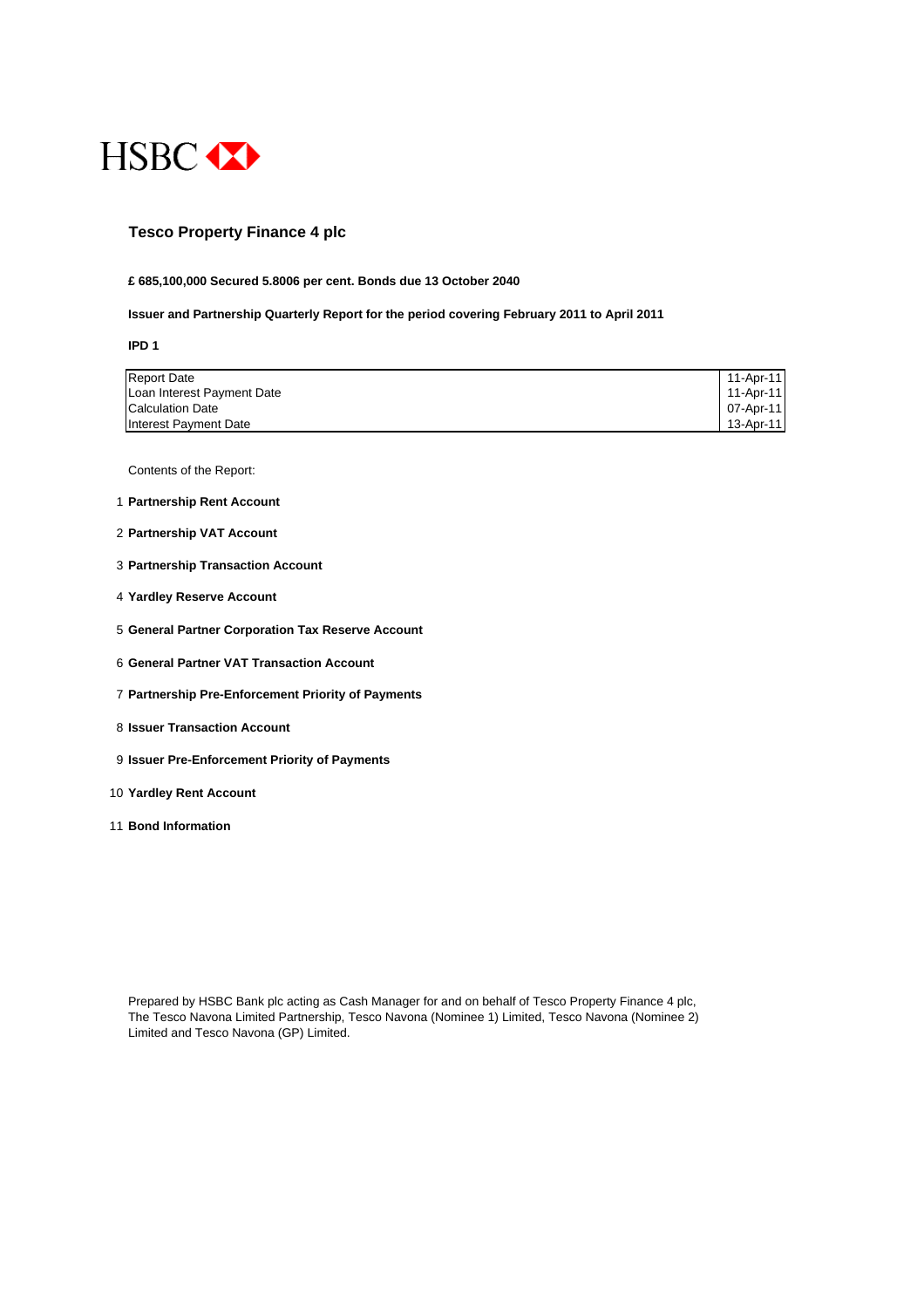## **1. Partnership Rent Account 70728746**

|             | Opening Balance                    | $0.00$ Cr       |       |
|-------------|------------------------------------|-----------------|-------|
| <b>DATE</b> | <b>ENTRY DETAILS</b>               | AMOUNT (£)      | CR/DR |
| 09-Feb-11   | Initial Deposit on Closing Date    | 5,000.00 Cr     |       |
| 24-Mar-11   | Rent                               | 7,399,865.00 Cr |       |
| 11-Apr-11   | To Partnership Transaction Account | 7,399,865.00 Dr |       |
|             | <b>Closing Balance</b>             | 5,000.00 Cr     |       |

#### **2. Partnership VAT Account 70728703**

|             | Opening Balance        | $0.00$ Cr       |       |
|-------------|------------------------|-----------------|-------|
| <b>DATE</b> | <b>ENTRY DETAILS</b>   | AMOUNT (£)      | CR/DR |
| 24-Mar-11   | VAT Funding            | 1,479,973.00 Cr |       |
|             | <b>Closing Balance</b> | 1,479,973.00 Cr |       |

## **3. Partnership Transaction Account 70728711**

|             | Opening Balance                    | $0.00$ Cr        |       |
|-------------|------------------------------------|------------------|-------|
| <b>DATE</b> | <b>ENTRY DETAILS</b>               | AMOUNT (£)       | CR/DR |
|             |                                    |                  |       |
| 09-Feb-11   | Funds left on account from Closing | 112,496.74 Cr    |       |
| 07-Apr-11   | Credit Interest                    | 1,318.35 Cr      |       |
| 11-Apr-11   | <b>Transfer from Rent</b>          | 7,399,865.00 Cr  |       |
| 11-Apr-11   | <b>Trustee Fee</b>                 | $0.00$ Dr        |       |
| 11-Apr-11   | Ongoing Fee                        | 28,890.00 Dr     |       |
| 11-Apr-11   | Expenses                           | 28,478.12 Dr     |       |
| 11-Apr-11   | Partnership Swap payment           | 2,773,901.06 Cr  |       |
| 11-Apr-11   | Partnership Debt                   | 10,016,566.35 Dr |       |
|             |                                    |                  |       |
|             |                                    |                  |       |
|             |                                    |                  |       |
|             |                                    |                  |       |
|             | <b>Closing Balance</b>             | 213.646.68 Cr    |       |

## **4. Yardley Reserve Account 70729192**

|             | Opening Balance        | $0.00$ Cr           |  |
|-------------|------------------------|---------------------|--|
| <b>DATE</b> | <b>ENTRY DETAILS</b>   | CR/DR<br>AMOUNT (£) |  |
|             | 09-Feb-11 From Closing | 260,600.00 Cr       |  |
|             | <b>Closing Balance</b> | 260,600.00 Cr       |  |

## **5. General Partner Corporation Tax Reserve Account 70728770**

|      | Opening Balance        | $0.00$ Cr     |       |
|------|------------------------|---------------|-------|
| DATE | <b>ENTRY DETAILS</b>   | AMOUNT (£)    | CR/DR |
|      | 09-Feb-11 From Closing | 308,295.00 Cr |       |
|      | <b>Closing Balance</b> | 308,295.00 Cr |       |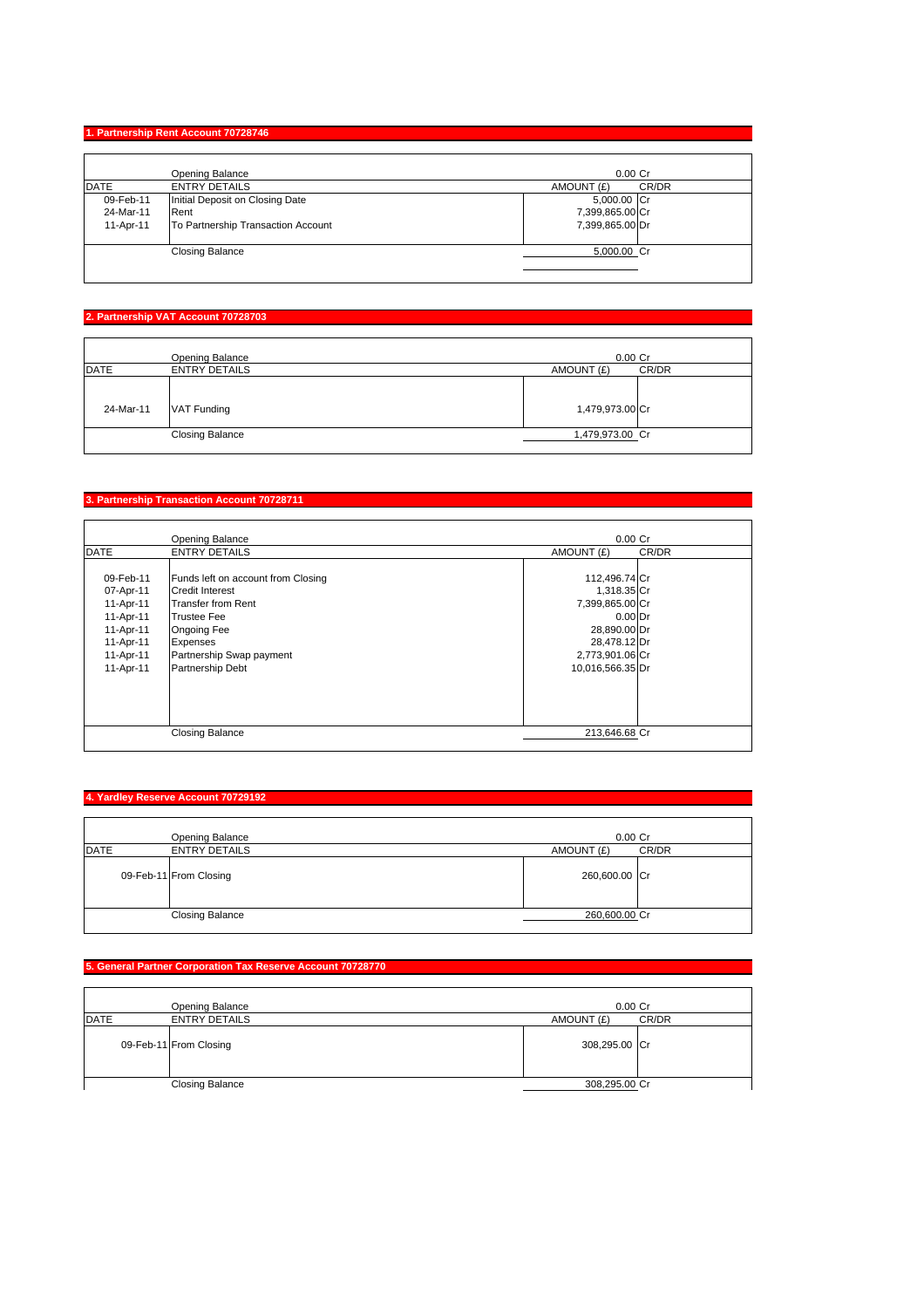| 6. General Partner VAT Transaction Account 70728762 |  |
|-----------------------------------------------------|--|
|-----------------------------------------------------|--|

|             | Opening Balance        |            | $0.00$ Cr |
|-------------|------------------------|------------|-----------|
| <b>DATE</b> | <b>ENTRY DETAILS</b>   | AMOUNT (£) | CR/DR     |
|             |                        |            |           |
|             |                        |            |           |
|             |                        |            |           |
|             | <b>Closing Balance</b> |            | 0.00 Cr   |

**Expense Reserve Ledger - Max GBP 500,000.00**

Date<br>11-Apr-11

133,646.68 Cr

Balance 133,646.68

## **7. Partnership Pre-Enforcement Priority of Payments**

| Date      |                                                                                                                     | <b>Funds Paid Out of</b><br>account (£) | <b>Funds Received into</b><br>account (£) |
|-----------|---------------------------------------------------------------------------------------------------------------------|-----------------------------------------|-------------------------------------------|
| 11-Apr-11 |                                                                                                                     |                                         |                                           |
|           | <b>Partnership Available Funds</b>                                                                                  |                                         |                                           |
|           | a Rental Income                                                                                                     |                                         | 7,399,865.00                              |
|           | b Funds from Yardley Accounts                                                                                       |                                         |                                           |
|           | c Funds from Issuer under Partnership Swaps                                                                         |                                         | 10,016,573.00                             |
|           | d From Partnership VAT Account                                                                                      |                                         |                                           |
|           | e From Partnership Disposal Proceeds Account                                                                        |                                         |                                           |
|           | f From Partnership Insurance Proceeds Account                                                                       |                                         |                                           |
|           | g Interest received by the Partnership Accounts and Rent Account                                                    |                                         | 1,309.47                                  |
|           | h Eligible Investment Earnings by Partnership                                                                       |                                         |                                           |
|           | Advance under Committed Subordinated Loan Agreement                                                                 |                                         |                                           |
|           | j Advance from Drawdown of Yardley Reserve Loan                                                                     |                                         |                                           |
|           | k Net proceeds of a CPO Disposal or a Mortgage Property                                                             |                                         |                                           |
|           | From 3rd anniversay of Closing, funds from Yardley Reserve Loan Ledger                                              |                                         |                                           |
|           | m Net proceeds of a disposal of a Mortgage Property                                                                 |                                         |                                           |
|           | n Any other sums standing to the credit of the Partnership Transaction Ac                                           |                                         | 112,505.62                                |
|           | <b>Partnership Pre-Enforcement Priority of Payments</b>                                                             |                                         |                                           |
|           | a Partnership Security Trustee Fees                                                                                 |                                         |                                           |
|           | b Issuer Security Trustee Fee, Bond Trustee, operating expenses of the Issuer<br>(Ongoing Partnership Facility Fee) | 28,140.00                               |                                           |
|           | c Partnership Operating Expenses excluding GP UK Tax                                                                |                                         |                                           |
|           | d Partnership Operator Fee                                                                                          | 2,550.00                                |                                           |
|           | d Property Advisor Fee (Annual 30K)                                                                                 |                                         |                                           |
|           | d Nominees Corporate Services Provider Fee                                                                          |                                         |                                           |
|           | d Nominees Holdco Corporate Services Provider Fee                                                                   | 25,928.12                               |                                           |
|           | d PL Propco Corporate Services Provider Fees                                                                        |                                         |                                           |
|           | d Nominees Side Letter payments                                                                                     |                                         |                                           |
|           | d Nominees Holdco Side Letter payments                                                                              |                                         |                                           |
|           | d Account Bank Fee                                                                                                  |                                         |                                           |
|           | d Cash Manager Fee                                                                                                  |                                         |                                           |
|           | d Yardley Cash Manager Fee                                                                                          |                                         |                                           |
|           | d Issuer Account Bank, PPA CM, CSP Fee (Ongoing Partnership Facility Fee)                                           |                                         |                                           |
|           | d Headlease payment                                                                                                 |                                         |                                           |
|           | e Partnership Expenses Ledger payment (max £6,250)                                                                  | 6,250.00                                |                                           |
|           | f Partnership Debt Interest                                                                                         | 6,954,484.35                            |                                           |
|           | f Partnership Swap payment                                                                                          | 7,242,671.94                            |                                           |
|           | g Partnership Debt Principal                                                                                        | 3,062,082.00                            |                                           |
|           | Issuer Partnership Swap Termination Amount (Ongoing Partnership Facility                                            |                                         |                                           |
|           | h Fee)                                                                                                              | 750.00                                  |                                           |
|           | Property Pool Manager Fee (reserved)                                                                                | 80,000.00                               |                                           |
|           | Partnership Swap Termination Amount                                                                                 |                                         |                                           |
|           | k Partnership Expenses Ledger payment                                                                               | 127,396.68                              |                                           |
|           | Alteration Adjustment Rent                                                                                          |                                         |                                           |
|           | m Substitution Adjustment Rent                                                                                      |                                         |                                           |
|           | n Credited to Subordinated Loan Reserve Ledger                                                                      |                                         |                                           |
|           | o Payments to the Subordinated Loan Facility Provider                                                               |                                         |                                           |
|           | p Partnership Distribution Account                                                                                  |                                         |                                           |
|           | <b>Totals</b>                                                                                                       | 17,530,253.09                           | 17,530,253.09                             |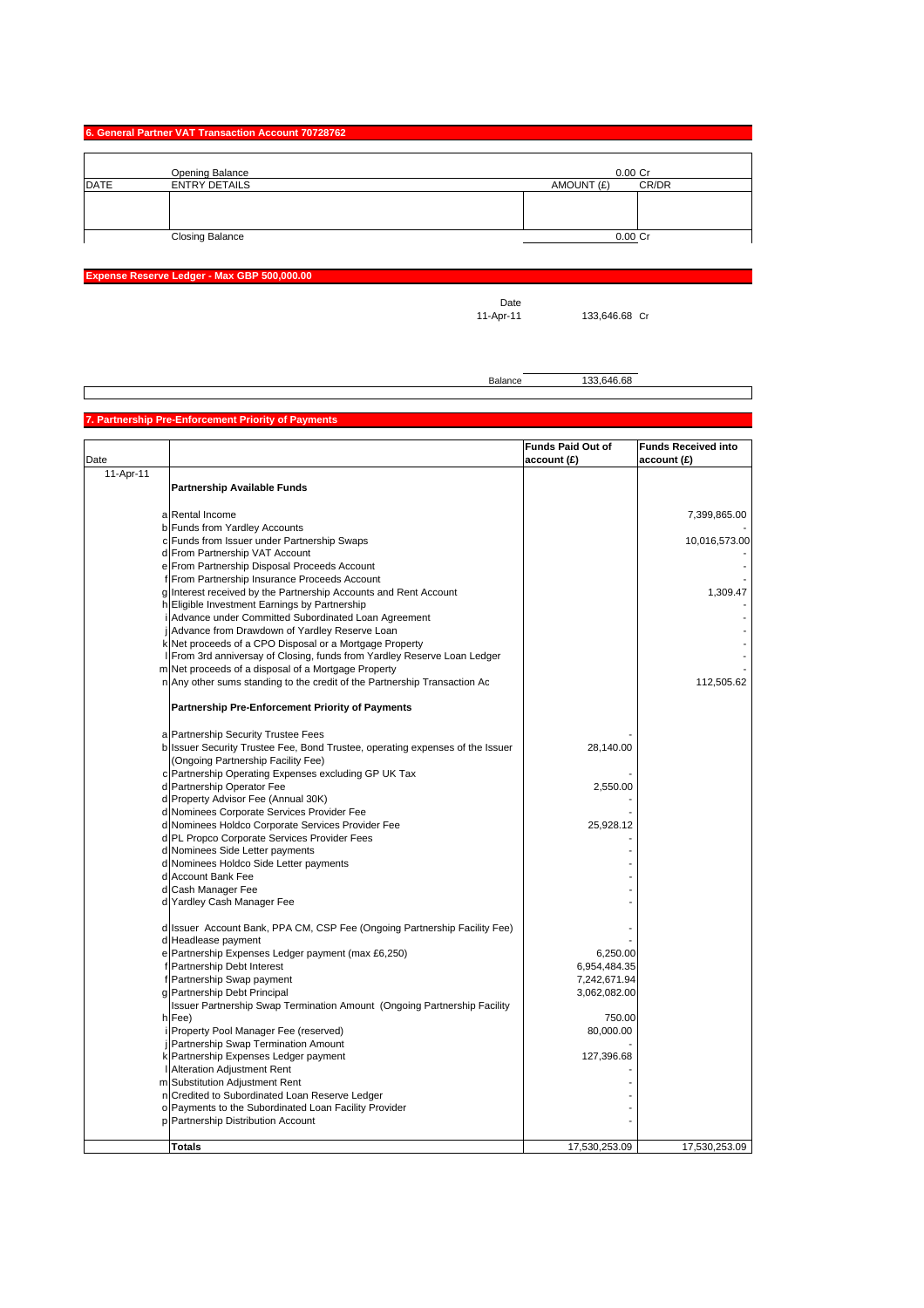|             |                        | $0.00$ Cr           |
|-------------|------------------------|---------------------|
| <b>DATE</b> | Opening Balance        | CR/DR<br>AMOUNT (£) |
|             | <b>ENTRY DETAILS</b>   |                     |
| 09-Feb-11   | From Close             | 17,364.00 Cr        |
| 13-Apr-11   | <b>Credit interest</b> | $0.00$ Cr           |
| 13-Apr-11   | <b>Swaps Receipts</b>  | 17,259,244.95 Cr    |
| 13-Apr-11   | Expenses               | 28,140.00 Dr        |
| 13-Apr-11   | Swap Pays              | 17,259,244.94 Dr    |
| 13-Apr-11   | Partnership Debt       | 10,045,456.35 Cr    |
| 13-Apr-11   | <b>SFM Fee</b>         | $0.00$ Dr           |
| 13-Apr-11   | <b>Notes</b>           | 10,016,566.36 Dr    |
| 13-Apr-11   | <b>Issuer Profit</b>   | 750.00 Dr           |
| 13-Apr-11   | <b>Issuer Fees</b>     |                     |
|             |                        |                     |
|             |                        |                     |
|             |                        |                     |
|             | <b>Closing Balance</b> | 17,364.00 Cr        |

## **9. Issuer Pre-Enforcement Priority of Payments**

|           |                                                        | <b>Funds Paid Out of</b> | <b>Funds Received into</b> |
|-----------|--------------------------------------------------------|--------------------------|----------------------------|
| Date      |                                                        | account (£)              | account (£)                |
| 13-Apr-11 |                                                        |                          |                            |
|           | <b>Issuer Available Funds</b>                          |                          |                            |
|           | a Funds due to Issuer under Partnership Swap Agreement |                          | 7,242,671.95               |
|           | b Amounts due to Issuer in respect of Partnership Loan |                          | 10,045,456.35              |
|           | c Any amount due to Issuer under Issuer Swap Agreement |                          | 10,016,573.00              |
|           | d Interest Received by Issuer on Transaction Account   |                          |                            |
|           | e Eigible Investment Earnings                          |                          |                            |
|           |                                                        |                          |                            |
|           | <b>Issuer Pre-Enforcement Priority of Payments</b>     |                          |                            |
|           | a Bond Trustee Fee                                     |                          |                            |
|           | a Issuer Security Trustee Fee                          |                          |                            |
|           | <b>b</b> Issuer Operating Expenses                     | 28,140.00                |                            |
|           | c Issuer/Issuer Holdco Corporate Services Provider Fee |                          |                            |
|           | c Paying Agent Fee                                     |                          |                            |
|           | c Account Bank Fee                                     |                          |                            |
|           | c Cash Manager Fee                                     |                          |                            |
|           | d Bond Interest                                        | 6,954,484.36             |                            |
|           | d Bond Principal                                       | 3,062,082.00             |                            |
|           | d Issuer Swap Provider                                 | 7,242,671.94             |                            |
|           | d Partnership Swap payment                             | 10,016,573.00            |                            |
|           | e Issuer Profit                                        | 750.00                   |                            |
|           | f Swap Subordinated Amounts                            |                          |                            |
|           | g Issuer Partnership Swap Termination Amount           |                          |                            |
|           | h Issuer Transaction Account                           |                          |                            |
|           | <b>Totals</b>                                          | 27,304,701.30            | 27,304,701.30              |

# **10. Yardley Rent Account 70729168 Opening Balance 6.000 Cr**  $\sim$  0.000 Cr  $\sim$  0.000 Cr  $\sim$  0.000 Cr  $\sim$  0.000 Cr  $\sim$  0.000 Cr  $\sim$  0.000 Cr  $\sim$  0.000 Cr  $\sim$  0.000 Cr  $\sim$  0.000 Cr  $\sim$  0.000 Cr  $\sim$  0.000 Cr  $\sim$  0.000 Cr  $\sim$  0.000 Cr  $\sim$  0.000 Cr  $\mathsf{DATE} \hspace{1.5cm} \mathsf{ENTRY}\ \mathsf{DETAILS} \hspace{2.5cm} \mathsf{MAMOUNT}\ (\mathsf{E})\hspace{1.5cm} \mathsf{CR/DR}$  $-cr$ Closing Balance 0.00 Cr